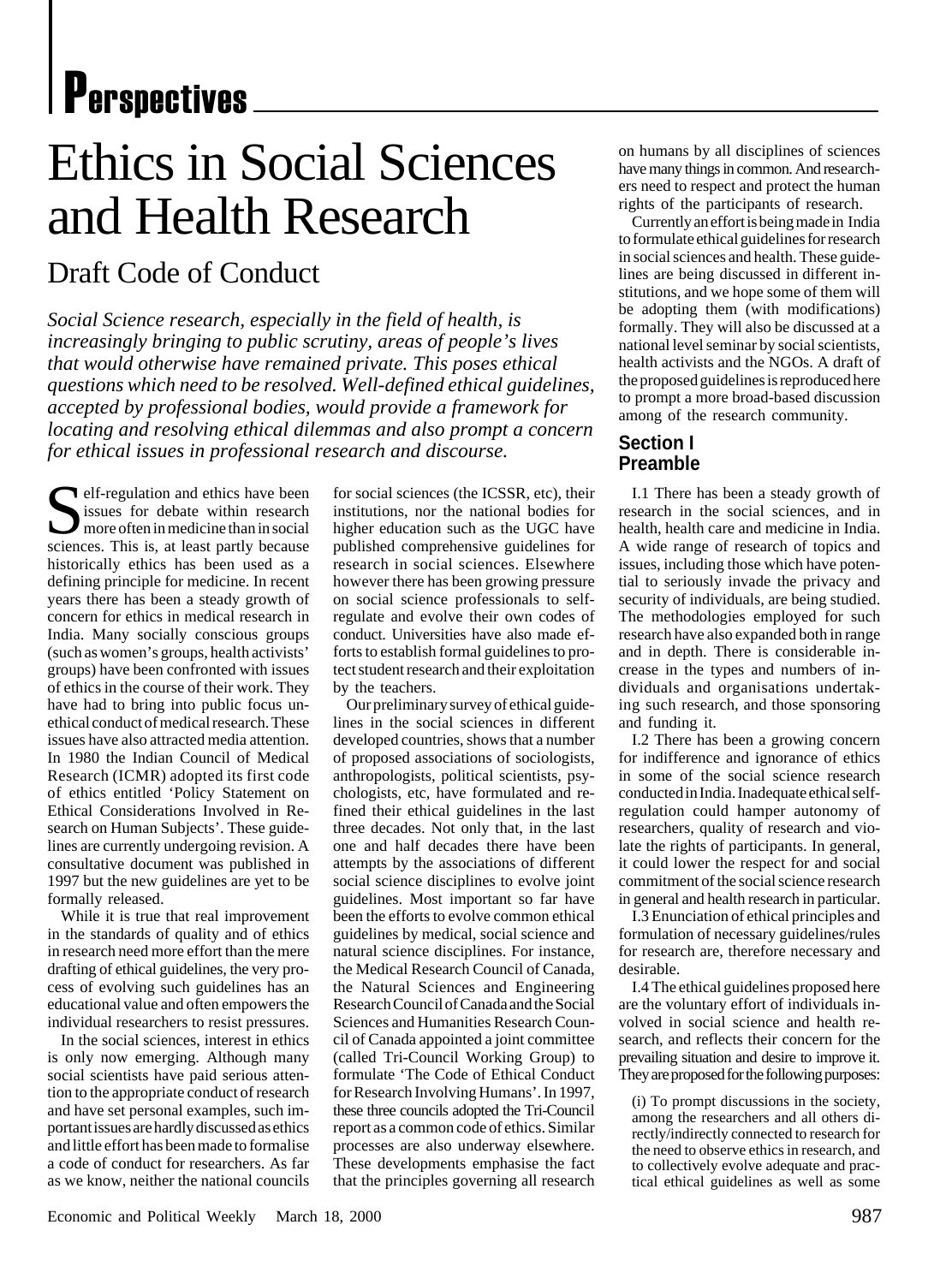mechanism for ensuring the observance of ethics in research.

(ii) For the education and empowerment of researchers who feel the pulls and pressures of various social forces while undertaking research.

(iii) The ethical conduct of research is one of the components of quality of research, and is essential for making research socially relevant and for upholding human rights of participants.

(iv) To enable institutions and researchers to adopt the ethical principles and guidelines in their work, for constituting institutional or project ethics committees and to help evolve network(s) of institutions and researchers for sharing their experiences in implementing guidelines and resolving ethical dilemmas.

### **Section II Ethical Principles for Research**

The ethical principles outlined here take into consideration the general or normative principle of ethics, viz, (1) Non-maleficence, (2) Beneficence, (3) Autonomy, (4) Confidentiality and (5) Justice.

*II.1 Essentiality*: Research should be undertaken after giving adequate consideration to the existing knowledge on the subject/issue under the study and alternatives available.

*II.2 Precaution and risk minimisation*: Every research carries some amount of risk to the participants and to the society and consumes resources. Taking adequate precautions and minimising risks are therefore essential.

*II.3 Knowledge, ability and commitment to do research*: While research is not the monopoly of any group or of only those who are recognised as professionals, every researcher must acquire adequate knowledge and ability, and should have commitment to do research.

*II.4 Respect and protection of autonomy, rights and dignity of participants*: Research involving participation of individual(s) must not only respect, but also protect the autonomy, rights and dignity of participants. The participation of the individual(s) must be voluntary and based on informed consent.

*II.5 Privacy, anonymity and confidentiality*: All information and record provided by participants to researchers or obtained directly or indirectly by researchers on the participants, are confidential. The researchers should not reveal or share any information that could identify participants without the express permission of the participants.

*II.6 Non-exploitation*: Research must not consume unnecessary time of participants, make them incur unacceptable loss of resources and income and should not expose them to risks due to participation in the research. The relationship within the research team should also be based on the principle of non-exploitation and the contribution of each member should be properly acknowledged and recognised.

*II.7 Accountability and transparency*: The conduct of research must be fair, honest and transparent. The researchers are accountable to the research community and the society. Researchers must be amenable to the appropriate and responsible public scrutiny of their work by appropriate and responsible ethics/social body. In such a scrutiny, researchers should make full disclosure on each aspect of the research, conflicts of interest (if any), complete records of research, etc. It is desirable that researchers take steps, on their own, for the periodic research and social audit of their work by independent committee. The researchers should also make appropriate arrangement for the preservation of research records for a reasonable length of time.

*II.8 Maximisation of public interest and of distributive justice*: Research is a social activity, carried out for the benefit of society. It should be undertaken with the motive of maximisation of public interest and distributive justice.

*II.9 Public domain*: All research being carried out and planned must be brought to the public domain. Researchers must make adequate efforts to make the results of their research public, and to ensure that their reports are peer reviewed and disseminated.

*II.10 Totality of responsibility*: The responsibility for due observance of all principles of ethics and guidelines or rules devolves on all those directly or indirectly connected with the research. They include researcher(s), funder(s) and sponsor(s) of research, institution(s) where the research is conducted, and various persons, groups or undertakings who sponsor, use or derive benefit from research, market the product (if any) or prescribe its use. The totality of responsibility means all associated with research, must monitor, constantly review and take corrective measures.

# **Section III Ethical guidelines**

#### **III.1 Integrity of Researcher**

III.1.1 Researchers should undertake study only if they believe it will be useful to the society or for the furtherance of knowledge. They should bear in mind that research can have the potential of not only affecting individuals but also a larger population, even an entire state or country. Thus, they have a responsibility towards the interests of those involved in or affected by their own work. This also emphasises the need for integrity; continued enhancing of research capabilities and honesty at all stages.

III.1.2 Researchers should anticipate and guard against possible misuse and undesirable or harmful consequences of research. Whenever a researcher comes across misuse or misrepresentation of their work, they should take reasonable steps to correct the same.

III.1.3 Researchers, organisations and institutions should not allow themselves to be put in a position, which leads to compromising their integrity, autonomy or freedom in designing methodology, interpretation of findings and publication. They should not undertake research when its findings are to be kept confidential. Unless there is an established or written agreement on the stipulated time by which the funding/sponsoring organisation will make the research results public and disseminate them, the researcher should not accept the funding/sponsoring organisation's right to publish and disseminate results.

III.1.4 Framing of research questions and agendas should be issue/subject specific and sensitive to the culture or community being studied. The criterion of selection of participants of research should be fair. Easy accessibility of the participants alone does not make a fair criterion for including them in research as that will make them bear an unfair share of the direct burden of participation. At the same time, it should be borne in mind that no particular group or groups should be unfairly excluded from research as that can exclude them from the social understanding of their situation, and can also unfairly exclude them from direct, indirect or potential benefits of research. Participants and communities should not be exploited.

III.1.5 Peer review should be an essential part of every research endeavour or initiative, and should be sought at various stages of research. Any research or peer review in which a conflict of interest could arise as a result of a personal or vested interest, should be disclosed prior to undertaking it. Where it is found that such a conflict could lead to the results of research or of its ethical conduct being affected then such an activity should not be undertaken.

III.1.6 Researchers should report their findings accurately and truthfully. There should be no fabrication, falsification,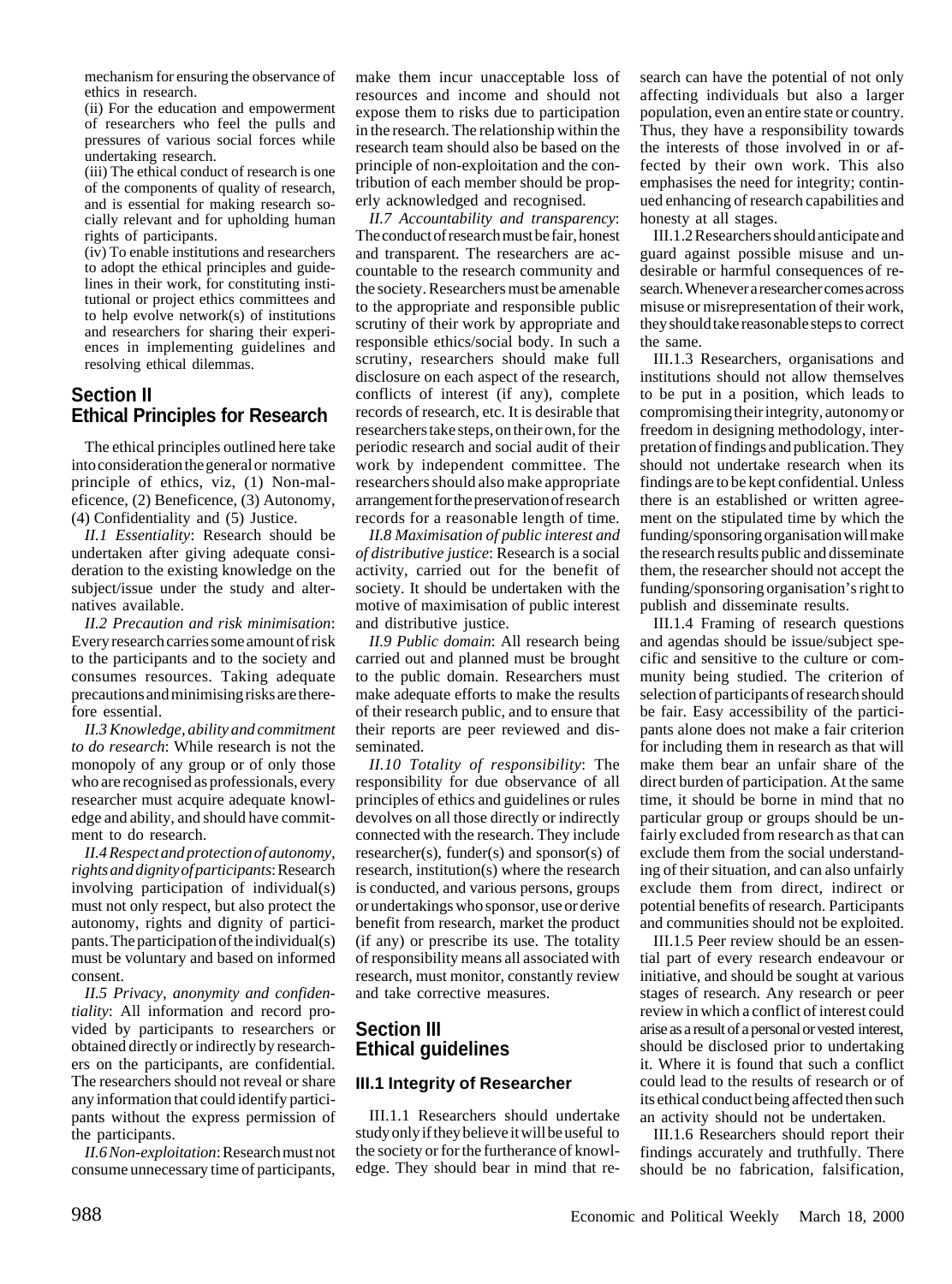plagiarism or other practices at any stage of the research.

III.1.7 Every researcher has a duty to protect historical records and to preserve materials studied.

#### **III.2 Relationship between Researcher and Junior Researchers/Students/Trainees**

III.2.1 All juniors and trainees should be given proper training and guidance regarding all aspects of research, including ethical conduct. Senior researchers must bear responsibility for the ethical conduct or misconduct of all junior researchers, research assistants, students and trainees. This, however, does not devolve the responsibility of objective and ethical conduct of research from the students or trainees themselves. They will be equally responsible for any ethical misconduct on their part.

III.2.2 Researchers should delegate to their employees, students, research assistants, only those responsibilities that, in the researchers' judgment, they are reasonably capable of performing on the basis of their education, training or experience, either independently or under supervision, as the researchers deem fit.

III.2.3 No researcher should engage in discriminatory, harmful or exploitative practices, or any perceived form of harassment, personally or professionally. Researcher should never impose views/beliefs on or try to seek personal, sexual, economic gain from anybody, especially their juniors/trainees/students, or impose views or beliefs.

III.2.4 Researchers should not deceive or coerce students/trainees/juniors into serving as research subjects/participants, and they should not be used as cheap labour. Teachers and seniors should be cooperative, responsive, honest and realistic about the students'/trainees' interests, opinions and views.

III.2.5 No unethical practice including that of plagiarism, fabrication and falsification of data should be indulged in with the work of juniors/trainees/students.

III.2.6 For the purpose of student research, i e, data collection for research by the students as a part of their study or training in an institution, no community/ research setting should be used as a constant and long-term resource. Moreover, whenever such student research is also a part of externally funded project(s), all aspects of research, including ownership of data, should be laid down and made known at the outset, and the students should have a right to opt out of it without any adverse consequence.

III.2.7 All research team members as well as those individuals who at some level would get associated in some way to the research (such as administrative staff of the organisation conducting research or that of the research setting), should be briefed of the ethical issues.

#### **III.3 Relationship between Researcher and Participant**

III.3.1 Participants should be seen as indispensable partners in research, and researchers should give due recognition to each other's contribution to research.

III.3.2 Research undertaken should not adversely affect the physical, social, psychological well-being of the participants. The harms and benefits of the research to the prospective participants must be fully considered; and research that leads to unnecessary physical harm or mental stress should not be undertaken.

III.3.3 The relevant cultural and historical background of the participants should be considered when research is planned. Researchers should not, in any way, compromise the participant's position in their society/community.

III.3.4 Participants are autonomous agencies and have the right to choose whether or not to be part of the research. They also have the right to change their decision or withdraw the informed consent given earlier, at any stage of the research without assigning any reason.

III.3.5 Researchers should not impede the autonomy of participants by resorting to coercion, deception, or deprivation of essential information, or promise of unrealistic benefits, excessive reimbursement or inducement.

#### **III.4 Rights of Participants: Informed Consent**

III.4.1 Voluntary and informed participation of individuals or communities is necessary for research and should be based on informed consent and the greater the risk to participants, the greater is the need for it. The need for informed consent is not to protect researchers who are normally in a more powerful position than the participants and would be in possession of information about the participants, but the participants.

III.4.2 Consent for participation in research is voluntary and informed only if it is freely given (without any direct/indirect coercion) and is based on adequate briefing given to the participants about the details of the project. The briefing should be given verbally and details given in writing (in both cases, in a manner and language

that the participants know and understand). In the prevailing circumstances in India, often, it may not be possible to obtain signed informed consent of the participants, but it is essential that the researchers furnish the participants written information giving adequate details of the research along with the name/addresses of people/ institution(s) associated with the project.

III.4.3 The verbal and written briefing of the participants, in the manner and language they understand, should include the following details:

(i) *Purpose of research*: The goal and objective of research in simple jargon free language.

(ii) *Who is doing it*: Name(s) and address(s) of principal researcher, the institution and the main person of the ethics committee or ethical review board.

(iii) *Others associated with it*: Name(s) and address(s) of chief consultant, if any, of funding or sponsoring organisation(s), etc.

(iv) *Why selected*: Reasons or method for selecting the particular group or individual(s) in the community or in any other settings, for participation in the study.

(v) *Harms and benefits*: The possible harms and/or benefits (direct/indirect, immediate/long term) of research, as anticipated by the researcher,

(vi) *Privacy, anonymity and confidentiality*: The extent of privacy, anonymity and confidentiality that will be provided to participant. This must include, at least, the firm commitment that privacy, anonymity and confidentiality of all identifiable data will be strictly maintained. In case the identifiable data would be shared with or made available to individuals/ organisations not in the research team, the information on them must be provided.

(vii) *Future use of information*: The future possible use of the information and data thus obtained including being used as database or eventually as archival research or recordings used for educational purposes, as well as possible use in unanticipated circumstances, i e, its use as secondary data. However, this should not conflict with or violate the point (vi), i e, maintaining privacy, anonymity and confidentiality of the identifiable information.

(viii) *Right not to participate and withdraw*: They should also be informed about their right to decline participation outright, or to withdraw consent given at any stage of the research, without undesirable consequences, penalty, etc. That the participants are free to reject any form of data gathering devices, such as camera, tape recorders.

(ix) *Right to get help*: The researcher has a responsibility to help the participant(s)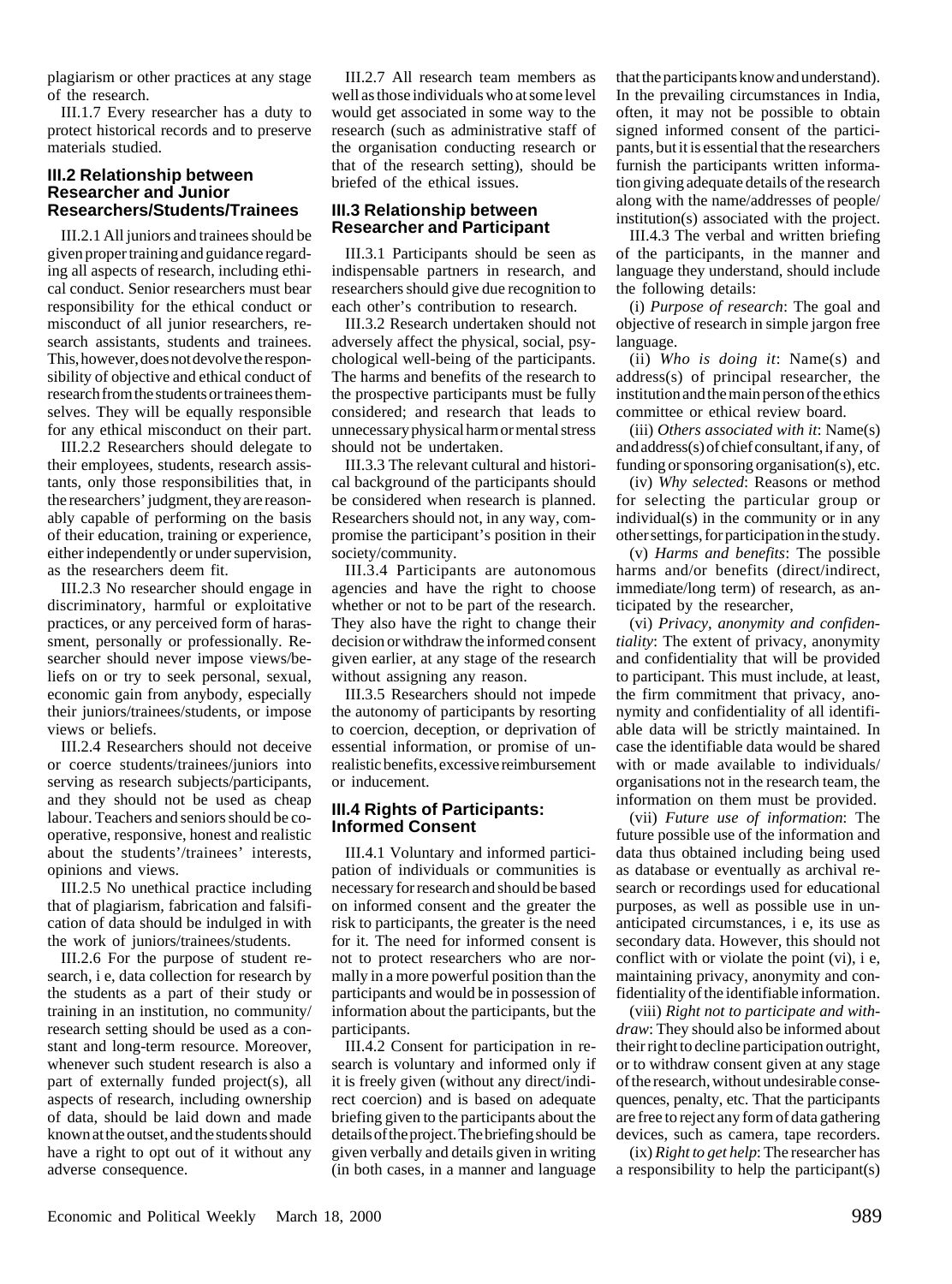in cases of adverse consequence or retaliation against the participant(s) by any agency due to their participation in the research. This must be stated in the briefing.

III.4.4 If the data collection from the participant(s) is done in more than one sitting or contact, informed consent should be sought each time. If some significant changes are affected in the aspects of information to be collected, fresh informed consent needs to be taken.

III.4.5 In many cases, revealing the identity of the group of participants, community, village, neighbourhood, etc, in the report could have an adverse effect on members/residents there. Sometimes the researchers are not able to anticipate the possibility of adverse effect at the time of doing research and publishing reports. Researcher should take care that the study committees are not identified or made identifiable in the report unless there are strong reasons for doing so. If the researcher intends to identify them in the report, informed consent for the same must be sought.

III.4.6 Researchers should be careful so as not to use up excessive amounts of time of the participants.

III.4.7 Non-disclosure of all information: In some specific situations and research issues, it is not practically possible to carry out research if all the details of the study are revealed to participants. This could be due to genuine difficulties in accessing participants, possibility of affecting change in behaviour or responses, etc, when the details are revealed. In such cases, it is not possible to obtain the informed consent in the same way as described above. The following guidelines are suggested in such cases:

(i) It is necessary that the researchers justify the need for such research – where the full details of the study would not be revealed to participants – to a wider peer group not directly connected to the study. Only when such a peer group of researchers approves it, the research should be undertaken.

(ii) The participants' right to privacy, anonymity and confidentiality gains additional importance in such cases as they do not know the real purpose or objective for which they provided information.

(iii) Even if through a peer review process, it is accepted that some of the information about the study need not be revealed participants must be provided the rest of the information. Under no circumstance, should information regarding significant aspects of the research such as physical risks, discomfort, unpleasant emotional experiences, or any such aspect

that would be a major factor in making the decision to participate or not be withheld.

(iv) When certain aspects of research are not disclosed, steps should be taken to avoid, or at least minimise the possible harm, including embarrassment or humiliation.

(v) As far as possible, debriefing should be done with the participants after completion of the research, giving reasons for not providing full information. It might often be necessary to take steps such as counselling as a part of the debriefing process.

III.4.8 In some situations (mental institutions, remand homes, some traditional communities, etc) there may be a need to obtain permission/consent of the 'gatekeeper' to access the participants for research. However, the consent/permission obtained from the gatekeeper must not make the researcher disregard the need to take the informed consent of the participants. Researchers should also be careful so as not to jeopardise the relationship between the gatekeeper and the participants. Researchers should not accept any conditionality which demands the sharing of data obtained from the participants with the gatekeeper as a prerequisite for obtaining permission to access the participants.

III.4.9 Where research participants are critically ill patients and those incapable or rendered incapable or do not have the ability to take a decision, the informed consent from proxies or surrogates (parents, guardians, care-taking institutions, etc) should be taken. Where it can be inferred that the person about whom data are sought would object to supplying certain kinds of information, that material should not be sought from the proxy. In studies using such proxy data, the process of peer review has added importance.

III.4.10 Informed consent in case of research with children should be sought from the parents/guardians as well as the children themselves. Where the parents/ guardians consent to participate, and the children have declined, the rights of the children should be respected. Waiver to consent from parents/guardians can be sought only in special cases such as child abuse. Peer review is indispensable, and protection of the children especially from the immediate consequences of research, gains prime importance.

III.4.11 Research by naturalistic observation, not needing identification of participants, does not need informed consent. Research using historical records, archival research does not need informed consent.

#### **III.5 Rights of Participants: Privacy, Anonymity and Confidentiality**

III.5.1 Anonymity and confidentiality are the inherent rights of all participants. The right to remain anonymous or to receive recognition lies with the participant. It becomes all the more important in research projects dealing with stigmatised, sensitive or personal issues and information.

III.5.2 Threats to confidentiality and anonymity should be anticipated and addressed. In unanticipated circumstances, which could threaten the promise made to the participants, researcher needs to balance the promise of confidentiality against the possible harm that the situation could cause, keeping in mind applicable law and this code. Peer review should be sought.

III.5.3 Appropriate methods need to be devised to ensure privacy at the time of data collection. This is also essential to ensure the validity of data.

III.5.4 The obligation to maintain privacy, anonymity and confidentiality extends to the entire research team, including the administrative staff, and people though not directly associated with the team may possibly be able to access to the information.

III.5.5 What information is regarded as private or confidential can be determined when viewed according to the participants' perspective, which in turn, is often determined by the culture to which the participants belong or are part of.

III.5.6 Researchers should maintain appropriate anonymity and confidentiality in creating, storing accessing, transferring and disposing of records under their control, whether these are written, automated or in any other medium. The question of anonymity also arises at the time of publication of the findings of the research. As far as possible the publication should give only the relevant information and avoid giving markers that might lead to the possible identification of the participants.

#### **III.6 Data Sharing and Secondary Use of Data**

III.6.1 Data are commonly shared among researchers, sometimes, even before the publication of the study, and maybe as an effort towards peer review. Sharing of data should be done in a form consonant to the interests and rights of the participants. Markers or other disclosure avoidance techniques should be used.

III.6.2 Researchers should avoid sharing raw field notes and other preliminary notes, where the names of the participants have not been changed.